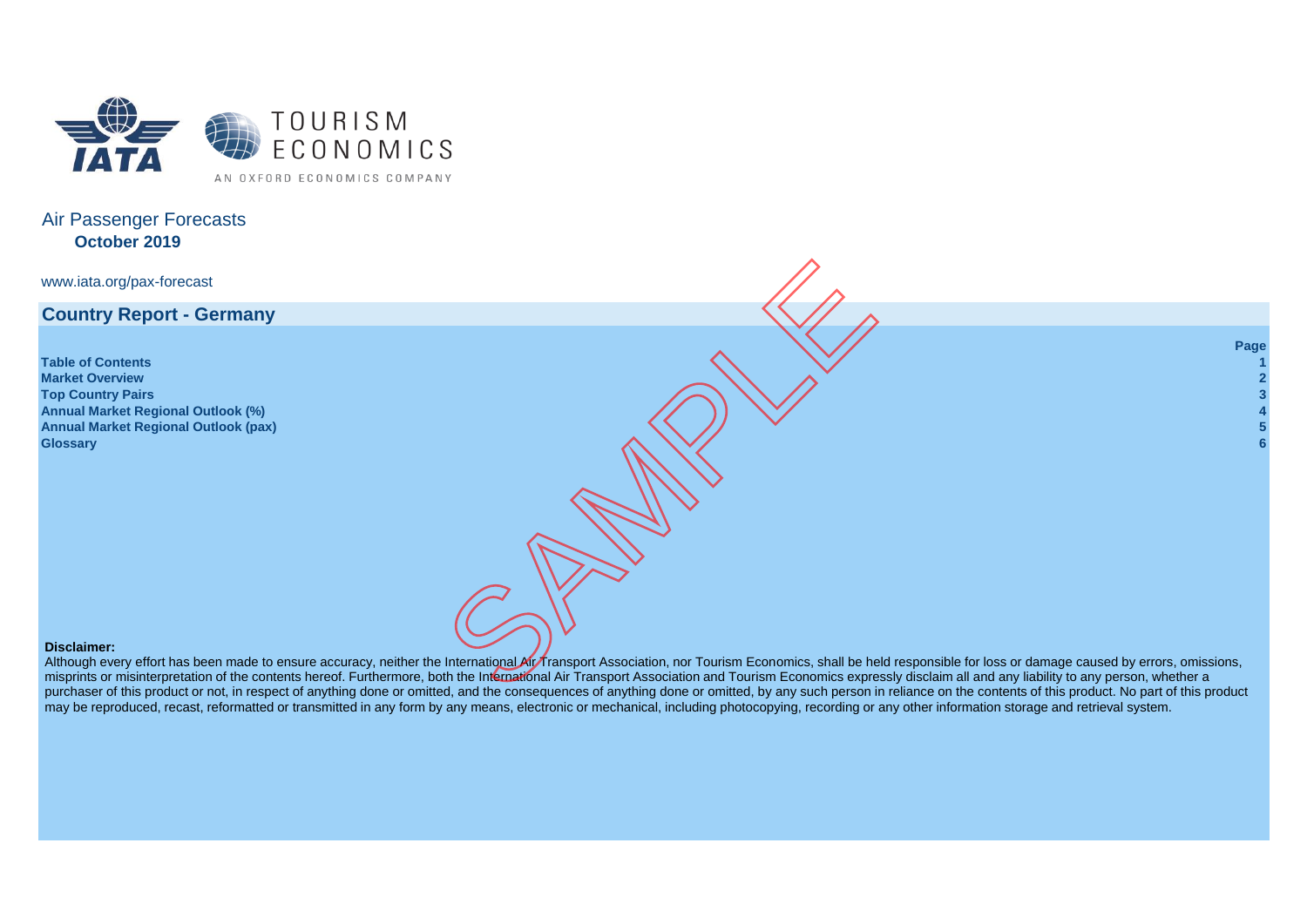

## **Decomposition of growth, 2018-2038**



This is a publication of IATA and is intended solely for use by paid subscribers. Reproduction or distribution of this forecast, in whole or part, without permission of IATA is prohibited and subject to legal action. Owner are subject to the terms of the contract you have entered into with IATA. Source: IATA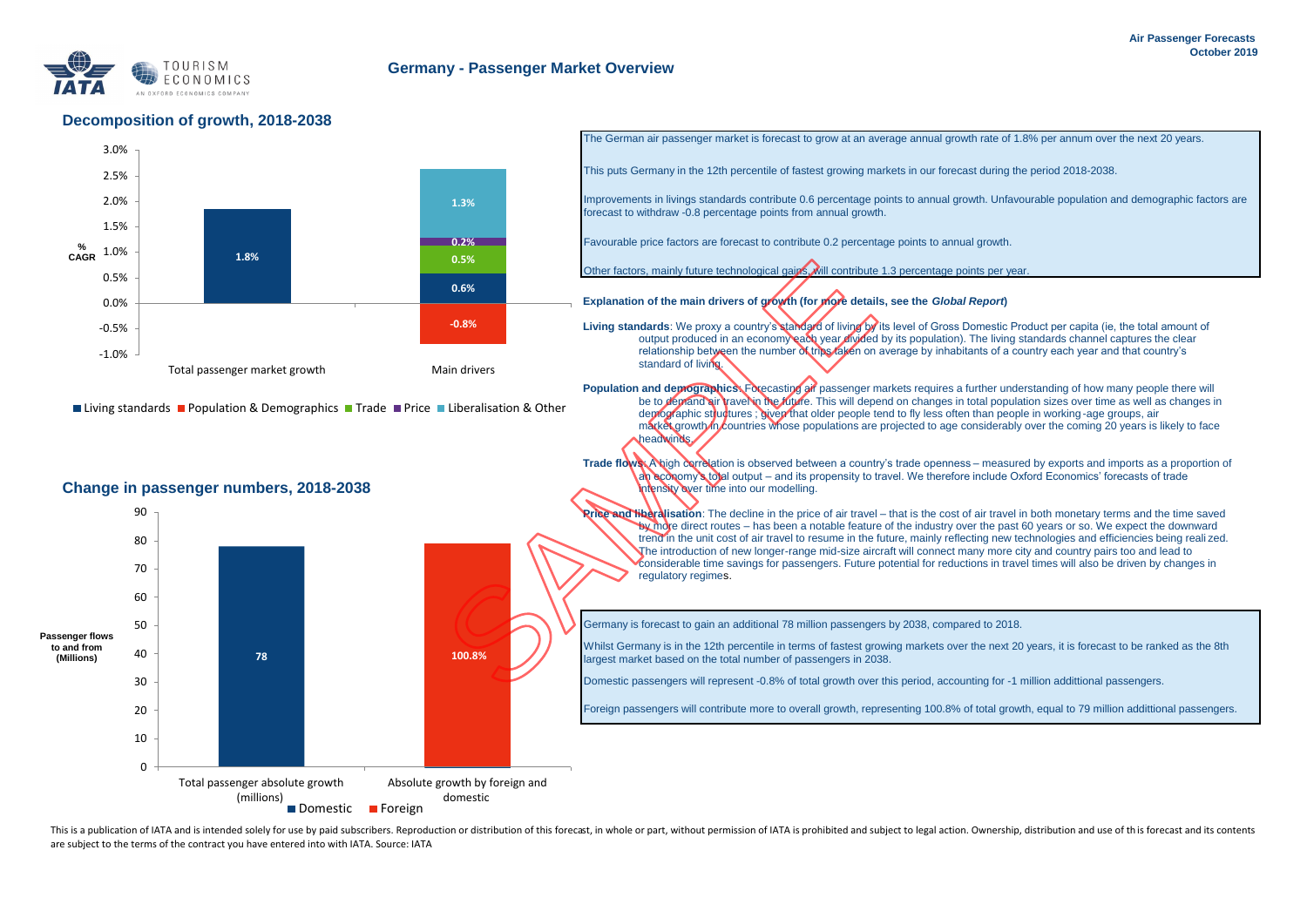

|                        |        |                           |        |        | 5 year    | 10 year      | 20 year   | — Spain                                                                                                                                    |                  |                                                                                                                                                                                                                                                                                                                                                                                                                                                                                                                              |                 |
|------------------------|--------|---------------------------|--------|--------|-----------|--------------|-----------|--------------------------------------------------------------------------------------------------------------------------------------------|------------------|------------------------------------------------------------------------------------------------------------------------------------------------------------------------------------------------------------------------------------------------------------------------------------------------------------------------------------------------------------------------------------------------------------------------------------------------------------------------------------------------------------------------------|-----------------|
|                        | 2018   | 2023                      | 2028   | 2038   | 2018-2023 | 2018-2028    | 2018-2038 |                                                                                                                                            |                  |                                                                                                                                                                                                                                                                                                                                                                                                                                                                                                                              | Spain           |
| Rank<br><b>Country</b> |        | Passenger numbers ('000s) |        |        |           | <b>CAGR%</b> |           | German Domestic<br>$-\cup$ K                                                                                                               | 3                |                                                                                                                                                                                                                                                                                                                                                                                                                                                                                                                              | Turkey          |
| 1 Spain                | 30,000 | 36,500                    | 44,407 | 65,734 | 4.0%      | 4.0%         | 4.0%      | -Italy                                                                                                                                     | $\overline{4}$   | Italy                                                                                                                                                                                                                                                                                                                                                                                                                                                                                                                        |                 |
| 2 German Domestic      | 28,500 | 34,675                    | 42,187 | 62,447 | 4.0%      | 4.0%         | 4.0%      |                                                                                                                                            |                  |                                                                                                                                                                                                                                                                                                                                                                                                                                                                                                                              | German Domestic |
| 3 UK                   | 27,000 | 32,850                    | 39,967 | 59,160 | 4.0%      | 4.0%         | 4.0%      | -Turkey                                                                                                                                    | 5                | UK                                                                                                                                                                                                                                                                                                                                                                                                                                                                                                                           |                 |
| 4 Turkey               | 25,500 | 31,025                    | 37,746 | 55,874 | 4.0%      | 4.0%         | 4.0%      | ۰US                                                                                                                                        | 6                |                                                                                                                                                                                                                                                                                                                                                                                                                                                                                                                              | France          |
| 5 Italy                | 24,000 | 29,200                    | 35,526 | 52,587 | 4.0%      | 4.0%         | 4.0%      | ·Greece                                                                                                                                    | $\overline{7}$   |                                                                                                                                                                                                                                                                                                                                                                                                                                                                                                                              | Greece          |
| 6 US                   | 22,500 | 27,375                    | 33,305 | 49,300 | 4.0%      | 4.0%         | 4.0%      | -France                                                                                                                                    | 8                | US                                                                                                                                                                                                                                                                                                                                                                                                                                                                                                                           |                 |
| 7 Greece               | 21,000 | 25,550                    | 31,085 | 46,014 | 4.0%      | 4.0%         | 4.0%      | -Austria                                                                                                                                   | $\boldsymbol{9}$ |                                                                                                                                                                                                                                                                                                                                                                                                                                                                                                                              | Austria         |
| 8 France               | 19,500 | 23,725                    | 28,865 | 42,727 | 4.0%      | 4.0%         | 4.0%      | -Switzerland                                                                                                                               | 10               |                                                                                                                                                                                                                                                                                                                                                                                                                                                                                                                              | Switzerland     |
| 9 Austria              | 18,000 | 21,900                    | 26,644 | 39,440 | 4.0%      | 4.0%         | 4.0%      | -Portugal                                                                                                                                  |                  |                                                                                                                                                                                                                                                                                                                                                                                                                                                                                                                              | Russia          |
| 10 Switzerland         | 16,500 | 20,075                    | 24,424 | 36,154 | 4.0%      | 4.0%         | 4.0%      | -Russia                                                                                                                                    | 12               |                                                                                                                                                                                                                                                                                                                                                                                                                                                                                                                              | China           |
| 11 Portugal            | 15,000 | 18,250                    | 22,204 | 32,867 | 4.0%      | 4.0%         | 4.0%      | Poland                                                                                                                                     |                  |                                                                                                                                                                                                                                                                                                                                                                                                                                                                                                                              |                 |
| 12 Russia              | 13,500 | 16,425                    | 19,983 | 29,580 | 4.0%      | 4.0%         | 4.0%      |                                                                                                                                            | 13               |                                                                                                                                                                                                                                                                                                                                                                                                                                                                                                                              | Portugal        |
| 13 Poland              | 12,000 | 14,600                    | 17,763 | 26,293 | 4.0%      | 4.0%         | 4.0%      | Sweden                                                                                                                                     | 14               |                                                                                                                                                                                                                                                                                                                                                                                                                                                                                                                              | Poland          |
| 14 Egypt               | 10,500 | 12,775                    | 15,543 | 23,007 | 4.0%      | 4.0%         | 4.0%      | Netherlands                                                                                                                                | 15               |                                                                                                                                                                                                                                                                                                                                                                                                                                                                                                                              | Egypt           |
| 15 Romania             | 9,000  | 10,950                    | 13,322 | 19,720 | 4.0%      | 4.0%         | 4.0%      | <b>China</b>                                                                                                                               | 16               |                                                                                                                                                                                                                                                                                                                                                                                                                                                                                                                              | Ireland         |
| 16 China               | 7,500  | 9,125                     | 11,102 | 16,433 | 4.0%      | 4.0%         |           | Romania                                                                                                                                    | 17               |                                                                                                                                                                                                                                                                                                                                                                                                                                                                                                                              | Romania         |
| 17 Sweden              | 6,000  | 7,300                     | 8,881  | 13,147 | 4.0%      | 4.0%         |           | Egypt                                                                                                                                      | 18               |                                                                                                                                                                                                                                                                                                                                                                                                                                                                                                                              | UAE             |
| 18 Netherlands         | 4,500  | 5,475                     | 6,661  | 9,860  | 4.0%      | 4.0%         | 4.0%      | Ireland                                                                                                                                    | 19               |                                                                                                                                                                                                                                                                                                                                                                                                                                                                                                                              | Sweden          |
| 19 Ireland             | 3,000  | 3,650                     | 4,441  | 6,573  | 4.0%      | 4.0%         | 4.0%      | Thailand                                                                                                                                   |                  |                                                                                                                                                                                                                                                                                                                                                                                                                                                                                                                              | Croatia         |
| 20 Denmark             | 1,500  | 1,825                     | 2,220  | 3,287  | 4.0%      |              | 4.0%      |                                                                                                                                            | 20               | 2018<br><b>2019</b><br>2020<br>2017<br>2021<br>2022<br>2024<br>2025<br>2035<br>2036<br>2037<br>2023<br>2026<br>2027<br>2028<br>2031<br>2032<br>2033<br>2034<br>2029<br>2030                                                                                                                                                                                                                                                                                                                                                  |                 |
|                        |        |                           |        |        |           |              |           |                                                                                                                                            |                  |                                                                                                                                                                                                                                                                                                                                                                                                                                                                                                                              |                 |
|                        |        |                           |        |        |           |              |           |                                                                                                                                            |                  | The German domestic market is ranked 2nd in 2018 and is forecast to remain as the 2nd largest market in 2038, taking 6.5% of the total market in 2038, down from 9.8% in 2018.<br>Whilst the German domestic market is the 2nd largest market in 2018. the largest market is Spain, accounting for 15.4% of total passengers, forecast to rise to 16.1% by 2038.<br>The biggest three markets in 2018 are Spain, German Domestic and the UK, while in 2038 they are forecast to become Spain, Turkey and Italy respectively. |                 |
|                        |        |                           |        |        |           |              |           | The largest riser in the 20 year period is forecast to be India rising 9 places to be ranked 24th largest market in 2038.                  |                  |                                                                                                                                                                                                                                                                                                                                                                                                                                                                                                                              |                 |
|                        |        |                           |        |        |           |              |           | Whilst the biggest faller in the period 2018-2038 is forecast to be Netherlands falling 6 places to be ranked 21st largest market in 2038. |                  |                                                                                                                                                                                                                                                                                                                                                                                                                                                                                                                              |                 |

# **Top Germany country pairs ranked by passenger numbers, 2018-2038**

This is a publication of IATA and is intended solely for use by paid subscribers. Reproduction or distribution of this forecast, in whole or part, without permission of IATA is prohibited and subject to legal action. Owner forecast and its contents are subject to the terms of the contract you have entered into with IATA. Source: IATA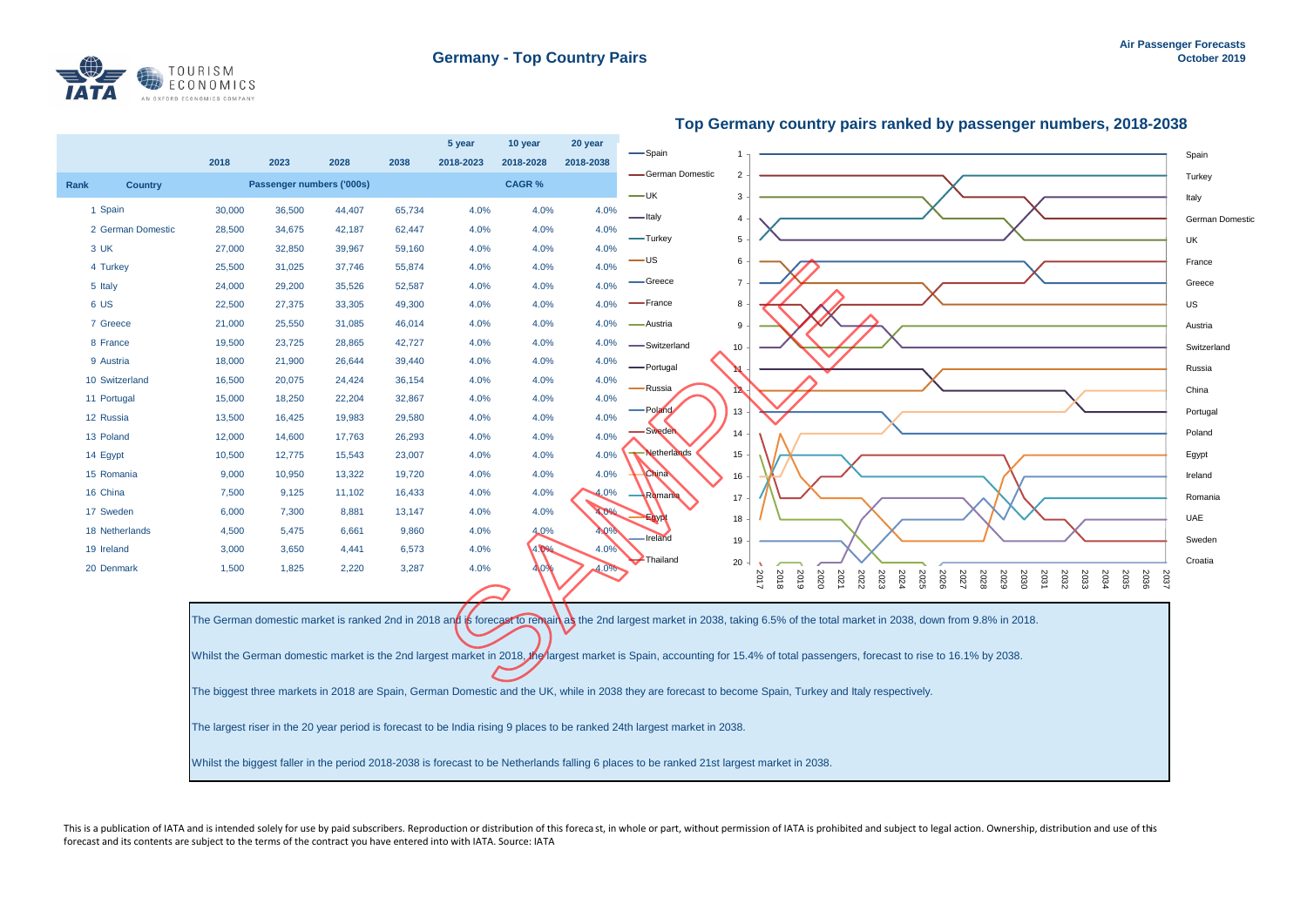

# **Germany - Annual Outlook (%)**

### To/from Germany Note: full access to our forecast database is available through our online webtool. Please contact us for more details (contact details can be found on the Glossary tab).

| Annual %<br>change   | 2017   | 2018          | 2019 | 2020 | 2021 | 2022 | 2023 | 2024 | 2025 | 2026 | 2027 | 2028     | 2029    | 2030 | 2031 | 2032 | 2033 | 2034 | 2035 | 2036 | 2037 | 2038 |
|----------------------|--------|---------------|------|------|------|------|------|------|------|------|------|----------|---------|------|------|------|------|------|------|------|------|------|
|                      | Actual | <b>Actual</b> |      |      |      |      |      |      |      |      |      | Forecast |         |      |      |      |      |      |      |      |      |      |
| <b>Domestic</b>      | 4.0%   | 4.0%          | 4.0% | 4.0% | 4.0% | 4.0% | 4.0% | 4.0% | 4.0% | 4.0% | 4.0% | 4.0%     | 4.0%    | 4.0% | 4.0% | 4.0% | 4.0% | 4.0% | 4.0% | 4.0% | 4.0% | 4.0% |
| <b>North America</b> | 4.0%   | 4.0%          | 4.0% | 4.0% | 4.0% | 4.0% | 4.0% | 4.0% | 4.0% | 4.0% | 4.0% | 4.0%     | $4.0\%$ | 4.0% | 4.0% | 4.0% | 4.0% | 4.0% | 4.0% | 4.0% | 4.0% | 4.0% |
| Canada               | 4.0%   | 4.0%          | 4.0% | 4.0% | 4.0% | 4.0% | 4.0% | 4.0% | 4.0% | 4.0% | 4.0% | 4.0%     | 4.0%    | 4.0% | 4.0% | 4.0% | 4.0% | 4.0% | 4.0% | 4.0% | 4.0% | 4.0% |
| <b>United States</b> | 4.0%   | 4.0%          | 4.0% | 4.0% | 4.0% | 4.0% | 4.0% | 4.0% | 4.0% | 4.0% | 4.0% | 4.0%     | 4.0%    | 4.0% | 4.0% | 4.0% | 4.0% | 4.0% | 4.0% | 4.0% | 4.0% | 4.0% |
| <b>Europe</b>        | 4.0%   | 4.0%          | 4.0% | 4.0% | 4.0% | 4.0% | 4.0% | 4.0% | 4.0% | 4.0% | 4.0% | 4.0%     | 4.0%    | 4.0% | 4.0% | 4.0% | 4.0% | 4.0% | 4.0% | 4.0% | 4.0% | 4.0% |
| Germany              | 4.0%   | 4.0%          | 4.0% | 4.0% | 4.0% | 4.0% | 4.0% | 4.0% | 4.0% | 4.0% | 4.0% | 4.0%     | 4.0%    | 4.0% | 4.0% | 4.0% | 4.0% | 4.0% | 4.0% | 4.0% | 4.0% | 4.0% |
| France               | 4.0%   | 4.0%          | 4.0% | 4.0% | 4.0% | 4.0% | 4.0% | 4.0% | 4.0% | 4.0% | 4.0% | 4.0%     | 4.0%    | 4.0% | 4.0% | 4.0% | 4.0% | 4.0% | 4.0% | 4.0% | 4.0% | 4.0% |
| Italy                | 4.0%   | 4.0%          | 4.0% | 4.0% | 4.0% | 4.0% | 4.0% | 4.0% | 4.0% | 4.0% | 4.0% | 4.0%     | 4.0%    | 4.0% | 4.0% | 4.0% | 4.0% | 4.0% | 4.0% | 4.0% | 4.0% | 4.0% |
| <b>UK</b>            | 4.0%   | 4.0%          | 4.0% | 4.0% | 4.0% | 4.0% | 4.0% | 4.0% | 4.0% | 4.0% | 4.0% | 4.0%     | 4.0%    | 4.0% | 4.0% | 4.0% | 4.0% | 4.0% | 4.0% | 4.0% | 4.0% | 4.0% |
| Russia               | 4.0%   | 4.0%          | 4.0% | 4.0% | 4.0% | 4.0% | 4.0% | 4.0% | 4.0% | 4.0% | 4.0% | 4.0%     | 4.0%    | 4.0% | 4.0% | 4.0% | 4.0% | 4.0% | 4.0% | 4.0% | 4.0% | 4.0% |
| Spain                | 4.0%   | 4.0%          | 4.0% | 4.0% | 4.0% | 4.0% | 4.0% | 4.0% | 4.0% | 4.0% | 4.0% | 4.0%     | 4.0%    | 4.0% | 4.0% | 4.0% | 4.0% | 4.0% | 4.0% | 4.0% | 4.0% | 4.0% |
|                      |        |               |      |      |      |      |      |      |      |      |      |          |         |      |      |      |      |      |      |      |      |      |
| Asia                 | 4.0%   | 4.0%          | 4.0% | 4.0% | 4.0% | 4.0% | 4.0% | 4.0% | 4.0% | 4.0% | 4.0% | 4.0%     | 4.0%    | 4.0% | 4.0% | 4.0% | 4.0% | 4.0% | 4.0% | 4.0% | 4.0% | 4.0% |
| Japan                | 4.0%   | 4.0%          | 4.0% | 4.0% | 4.0% | 4.0% | 4.0% | 4.0% | 4.0% | 4.0% | 4.0% | 4.0%     | 4.0%    | 4.0% | 4.0% | 4.0% | 4.0% | 4.0% | 4.0% | 4.0% | 4.0% | 4.0% |
| China                | 4.0%   | 4.0%          | 4.0% | 4.0% | 4.0% | 4.0% | 4.0% | 4.0% | 4.0% | 4.0% | 4.0% | 4.0%     | 4.0%    | 4.0% | 4.0% | 4.0% | 4.0% | 4.0% | 4.0% | 4.0% | 4.0% | 4.0% |
| India                | 4.0%   | 4.0%          | 4.0% | 4.0% | 4.0% | 4.0% | 4.0% | 4.0% | 4.0% | 4.0% | 4.0% | 4.0%     | 4.0%    | 4.0% | 4.0% | 4.0% | 4.0% | 4.0% | 4.0% | 4.0% | 4.0% | 4.0% |
| Indonesia            | 4.0%   | 4.0%          | 4.0% | 4.0% | 4.0% | 4.0% | 4.0% | 4.0% | 4.0% | 4.0% | 4.0% | 4.0%     | 4.0%    | 4.0% | 4.0% | 4.0% | 4.0% | 4.0% | 4.0% | 4.0% | 4.0% | 4.0% |
| Australia            | 4.0%   | 4.0%          | 4.0% | 4.0% | 4.0% | 4.0% | 4.0% | 4.0% | 4.0% | 4.0% | 4.0% | 4.0%     | 4.0%    | 4.0% | 4.0% | 4.0% | 4.0% | 4.0% | 4.0% | 4.0% | 4.0% | 4.0% |
| Thailand             | 4.0%   | 4.0%          | 4.0% | 4.0% | 4.0% | 4.0% | 4.0% | 4.0% | 4.0% | 4.0% | 4.0% | 4.0%     | 4.0%    | 4.0% | 4.0% | 4.0% | 4.0% | 4.0% | 4.0% | 4.0% | 4.0% | 4.0% |
| <b>Latin America</b> | 4.0%   | 4.0%          | 4.0% | 4.0% | 4.0% | 4.0% | 4.0% | 4.0% | 4.0% | 4.0% | 4.0% | 4.0%     | 4.0%    | 4.0% | 4.0% | 4.0% | 4.0% | 4.0% | 4.0% | 4.0% | 4.0% | 4.0% |
| Mexico*              | 4.0%   | 4.0%          | 4.0% | 4.0% | 4.0% | 4.0% | 4.0% | 4.0% | 4.0% | 4.0% | 4.0% | 4.0%     | 4.0%    | 4.0% | 4.0% | 4.0% | 4.0% | 4.0% | 4.0% | 4.0% | 4.0% | 4.0% |
| <b>Middle East</b>   | 4.0%   | 4.0%          | 4.0% | 4.0% | 4.0% | 4.0% | 4.0% | 4.0% | 4.0% | 4.0% | 4.0% | 4.0%     | 4.0%    | 4.0% | 4.0% | 4.0% | 4.0% | 4.0% | 4.0% | 4.0% | 4.0% | 4.0% |
| Saudi Arabia         | 4.0%   | 4.0%          | 4.0% | 4.0% | 4.0% | 4.0% | 4.0% | 4.0% | 4.0% | 4.0% | 4.0% | 4.0%     | 4.0%    | 4.0% | 4.0% | 4.0% | 4.0% | 4.0% | 4.0% | 4.0% | 4.0% | 4.0% |
| <b>UAE</b>           | 4.0%   | 4.0%          | 4.0% | 4.0% | 4.0% | 4.0% | 4.0% | 4.0% | 4.0% | 4.0% | 4.0% | 4.0%     | 4.0%    | 4.0% | 4.0% | 4.0% | 4.0% | 4.0% | 4.0% | 4.0% | 4.0% | 4.0% |
|                      |        |               |      |      |      |      |      |      |      |      |      |          |         |      |      |      |      |      |      |      |      |      |
| <b>Africa</b>        | 4.0%   | 4.0%          | 4.0% | 4.0% | 4.0% | 4.0% | 4.0% | 4.0% | 4.0% | 4.0% | 4.0% | 4.0%     | 4.0%    | 4.0% | 4.0% | 4.0% | 4.0% | 4.0% | 4.0% | 4.0% | 4.0% | 4.0% |
| Nigeria              | 4.0%   | 4.0%          | 4.0% | 4.0% | 4.0% | 4.0% | 4.0% | 4.0% | 4.0% | 4.0% | 4.0% | 4.0%     | 4.0%    | 4.0% | 4.0% | 4.0% | 4.0% | 4.0% | 4.0% | 4.0% | 4.0% | 4.0% |
| South Africa         | 4.0%   | 4.0%          | 4.0% | 4.0% | 4.0% | 4.0% | 4.0% | 4.0% | 4.0% | 4.0% | 4.0% | 4.0%     | 4.0%    | 4.0% | 4.0% | 4.0% | 4.0% | 4.0% | 4.0% | 4.0% | 4.0% | 4.0% |
| <b>Total</b>         | 4.0%   | 4.0%          | 4.0% | 4.0% | 4.0% | 4.0% | 4.0% | 4.0% | 4.0% | 4.0% | 4.0% | 4.0%     | 4.0%    | 4.0% | 4.0% | 4.0% | 4.0% | 4.0% | 4.0% | 4.0% | 4.0% | 4.0% |

\*Mexico figure will be included under North America region to be consistent with other Oxford Economics databanks, but is displayed under Latin America in this report for illustrative purposes.

This is a publication of IATA and is intended solely for use by paid subscribers. Reproduction or distribution of this foreca st, in whole or part, without permission of IATA is prohibited and subject to legal action. Owne you have entered into with IATA. Source: IATA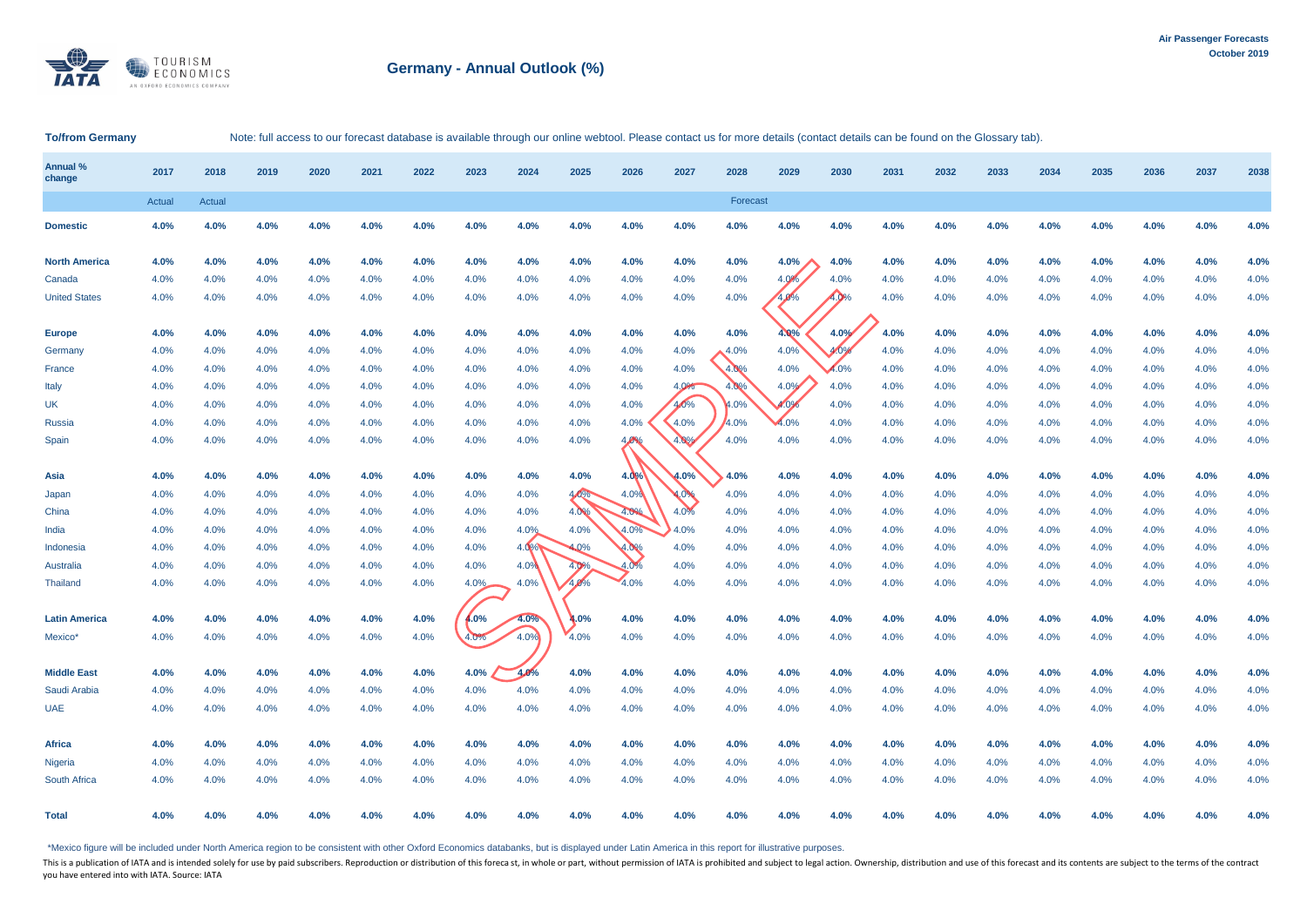

## **To/from Germany** Note: full access to our forecast database is available through our online webtool. Please contact us for more details (contact details can be found on the Glossary tab).

| <b>Passenger</b><br>numbers ('000s) | 2017    | 2018    | 2019    | 2020    | 2021    | 2022    | 2023    | 2024    | 2025    | 2026    | 2027    | 2028     | 2029           | 2030    | 2031    | 2032    | 2033    | 2034    | 2035    | 2036    | 2037    | 2038    |
|-------------------------------------|---------|---------|---------|---------|---------|---------|---------|---------|---------|---------|---------|----------|----------------|---------|---------|---------|---------|---------|---------|---------|---------|---------|
|                                     | Actual  | Actual  |         |         |         |         |         |         |         |         |         | Forecast |                |         |         |         |         |         |         |         |         |         |
| <b>Domestic</b>                     | 20,000  | 20,800  | 21,632  | 22,497  | 23,397  | 24,333  | 25,306  | 26,319  | 27,371  | 28,466  | 29,605  | 30,789   | 32,021         | 33,301  | 34,634  | 36,019  | 37,460  | 38,958  | 40,516  | 42,137  | 43,822  | 45,575  |
| <b>North America</b>                | 10,000  | 10,400  | 10,816  | 11,249  | 11,699  | 12,167  | 12,653  | 13,159  | 13,686  | 14,233  | 14,802  | 15,395   | 16,010         | 16,651  | 17,317  | 18,009  | 18,730  | 19,479  | 20,258  | 21,068  | 21,911  | 22,788  |
| Canada                              | 1,000   | 1,040   | 1,082   | 1,125   | 1,170   | 1,217   | 1,265   | 1,316   | 1,369   | 1,423   | 1,480   | 1,539    | $1,60^{\circ}$ | 1,665   | 1,732   | 1,801   | 1,873   | 1,948   | 2,026   | 2,107   | 2,191   | 2,279   |
| <b>United States</b>                | 9,000   | 9,360   | 9,734   | 10,124  | 10,529  | 10,950  | 11,388  | 11,843  | 12,317  | 12,810  | 13,322  | 13,855   | 4,409          | 14,986  | 15,585  | 16,208  | 16,857  | 17,531  | 18,232  | 18,962  | 19,720  | 20,509  |
| <b>Europe</b>                       | 140,000 | 145,600 | 151,424 | 157,481 | 163,780 | 170,331 | 177.145 | 184.230 | 191,600 | 199,264 | 207,234 | 215,524  | 224,145        | 233,110 | 242.435 | 252,132 | 262,217 | 272,706 | 283,614 | 294,959 | 306,757 | 319,028 |
| Germany                             | 18,000  | 18,720  | 19,469  | 20,248  | 21,057  | 21,900  | 22,776  | 23,687  | 24,634  | 25,620  | 26,644  | 27.710   | 28,819         | 29.97   | 31,170  | 32,417  | 33,714  | 35,062  | 36,465  | 37,923  | 39,440  | 41,018  |
| France                              | 6,000   | 6,240   | 6,490   | 6,749   | 7,019   | 7,300   | 7,592   | 7,896   | 8,211   | 8,540   | 8,881   | 9.237    | 9,606          | 9,990   | 10,390  | 10,806  | 11,238  | 11,687  | 12,155  | 12,641  | 13,147  | 13,673  |
| Italy                               | 11,000  | 11,440  | 11,898  | 12,374  | 12,868  | 13,383  | 13,919  | 14,475  | 15,054  | 15,656  | 16,283  | 16,934   | 17,611         | 18,316  | 19,048  | 19,810  | 20,603  | 21,427  | 22,284  | 23,175  | 24,102  | 25,066  |
| <b>UK</b>                           | 13,000  | 13,520  | 14,061  | 14,623  | 15,208  | 15,816  | 16,449  | 17,107  | 17,791  | 18,503  | 9243    | 20,013   | 20,813         | 21,646  | 22,512  | 23,412  | 24,349  | 25,323  | 26,336  | 27,389  | 28,485  | 29,624  |
| <b>Russia</b>                       | 3,000   | 3,120   | 3,245   | 3,375   | 3,510   | 3,650   | 3,796   | 3,948   | 4,106   | 4,270   | 4,441   | 4,618    | 4,803          | 4,995   | 5,195   | 5,403   | 5,619   | 5,844   | 6,077   | 6,321   | 6,573   | 6,836   |
| Spain                               | 30,000  | 31,200  | 32,448  | 33,746  | 35,096  | 36,500  | 37,960  | 39,478  | 41,057  | 42,699  | .407    | 46,184   | 48,031         | 49,952  | 51,950  | 54,028  | 56,189  | 58,437  | 60,774  | 63,205  | 65,734  | 68,363  |
|                                     |         |         |         |         |         |         |         |         |         |         |         |          |                |         |         |         |         |         |         |         |         |         |
| Asia                                | 11,000  | 11,440  | 11.898  | 12,374  | 12,868  | 13.383  | 13,919  | 14,475  | 15,054  | 15,656  | 16,283  | 16.934   | 17.611         | 18,316  | 19.048  | 19,810  | 20,603  | 21.427  | 22,284  | 23.175  | 24,102  | 25,066  |
| Japan                               | 1,000   | 1,040   | 1,082   | 1,125   | 1,170   | 1,217   | 1,265   | 1,316   | 1,369   | 1,423   | 480     | 1,539    | 1,601          | 1,665   | 1,732   | 1,801   | 1,873   | 1,948   | 2,026   | 2,107   | 2,191   | 2,279   |
| China                               | 2,000   | 2,080   | 2,163   | 2,250   | 2,340   | 2,433   | 2,531   | 2,632   | 2,737   | 2,847   | 2.960   | 3,079    | 3,202          | 3,330   | 3,463   | 3,602   | 3,746   | 3,896   | 4,052   | 4,214   | 4,382   | 4,558   |
| India                               | 1,000   | 1,040   | 1,082   | 1,125   | 1,170   | 1,217   | 1,265   | 1,316   | 1,369   | ,423    | .480    | 1,539    | 1,601          | 1,665   | 1,732   | 1,801   | 1,873   | 1,948   | 2,026   | 2,107   | 2,191   | 2,279   |
| Indonesia                           | 1,000   | 1,040   | 1,082   | 1,125   | 1,170   | 1,217   | 1,265   | 1,316.  | ,369    | .423    | 1,480   | 1,539    | 1,601          | 1,665   | 1,732   | 1,801   | 1,873   | 1,948   | 2,026   | 2,107   | 2,191   | 2,279   |
| Australia                           | 500     | 520     | 541     | 562     | 585     | 608     | 633     | 658     | 684     | 712     | 740     | 770      | 801            | 833     | 866     | 900     | 936     | 974     | 1,013   | 1,053   | 1,096   | 1,139   |
| Thailand                            | 1,000   | 1,040   | 1,082   | 1,125   | 1,170   | 1,217   | 1,265   | 1,316   | .369    | .423    | 1,480   | 1,539    | 1,601          | 1,665   | 1,732   | 1,801   | 1,873   | 1,948   | 2,026   | 2,107   | 2,191   | 2,279   |
| <b>Latin America</b>                | 1,000   | 1,040   | 1,082   | 1,125   | 1,170   | 1,217   | ,265    | 1,316   | 1369    | 1,423   | 1,480   | 1,539    | 1,601          | 1,665   | 1,732   | 1,801   | 1,873   | 1,948   | 2,026   | 2,107   | 2,191   | 2,279   |
| Mexico*                             | 500     | 520     | 541     | 562     | 585     | 608     | 633     | 658     | 684     | 712     | 740     | 770      | 801            | 833     | 866     | 900     | 936     | 974     | 1,013   | 1,053   | 1,096   | 1,139   |
| <b>Middle East</b>                  | 5.000   | 5,200   | 5.408   | 5.624   | 5.849   | 6,083   | 6,327   | 6.580   | 6,843   | 7,117   | 7.401   | 7,697    | 8.005          | 8,325   | 8.658   | 9.005   | 9,365   | 9.740   | 10,129  | 10.534  | 10,956  | 11,394  |
| Saudi Arabia                        | 300     | 312     | 324     | 337     | 351     | 365     | 380     | 395     | 411     | 427     | 444     | 462      | 480            | 500     | 520     | 540     | 562     | 584     | 608     | 632     | 657     | 684     |
| <b>UAE</b>                          | 1,000   | 1,040   | 1,082   | 1,125   | 1,170   |         | 1,265   | 1,316   | 1,369   | 1,423   | 1,480   | 1,539    | 1,601          | 1,665   |         | 1,801   |         | 1,948   | 2,026   |         | 2,191   | 2,279   |
|                                     |         |         |         |         |         | 1,217   |         |         |         |         |         |          |                |         | 1,732   |         | 1,873   |         |         | 2,107   |         |         |
| Africa                              | 5,000   | 5,200   | 5,408   | 5,624   | 5,849   | 6,083   | 6,327   | 6,580   | 6,843   | 7,117   | 7,401   | 7,697    | 8,005          | 8,325   | 8,658   | 9,005   | 9,365   | 9,740   | 10,129  | 10,534  | 10,956  | 11,394  |
| Nigeria                             | 100     | 104     | 108     | 112     | 117     | 122     | 127     | 132     | 137     | 142     | 148     | 154      | 160            | 167     | 173     | 180     | 187     | 195     | 203     | 21'     | 219     | 228     |
| South Africa                        | 100     | 104     | 108     | 112     | 117     | 122     | 127     | 132     | 137     | 142     | 148     | 154      | 160            | 167     | 173     | 180     | 187     | 195     | 203     | 211     | 219     | 228     |
| <b>Total</b>                        | 200,000 | 208,000 | 216,320 | 224.973 | 233,972 | 243,331 | 253,064 | 263,186 | 273,714 | 284.662 | 296,049 | 307.891  | 320.206        | 333.015 | 346,335 | 360,189 | 374,596 | 389,580 | 405.163 | 421.370 | 438.225 | 455,754 |

\*Mexico figure will be included under North America region to be consistent with other Oxford Economics databanks, but is displayed under Latin America in this report for illustrative purposes.

This is a publication of IATA and is intended solely for use by paid subscribers. Reproduction or distribution of this forecast, in whole or part, without permission of IATA is prohibited and subject to legal action. Owner contract you have entered into with IATA. Source: IATA